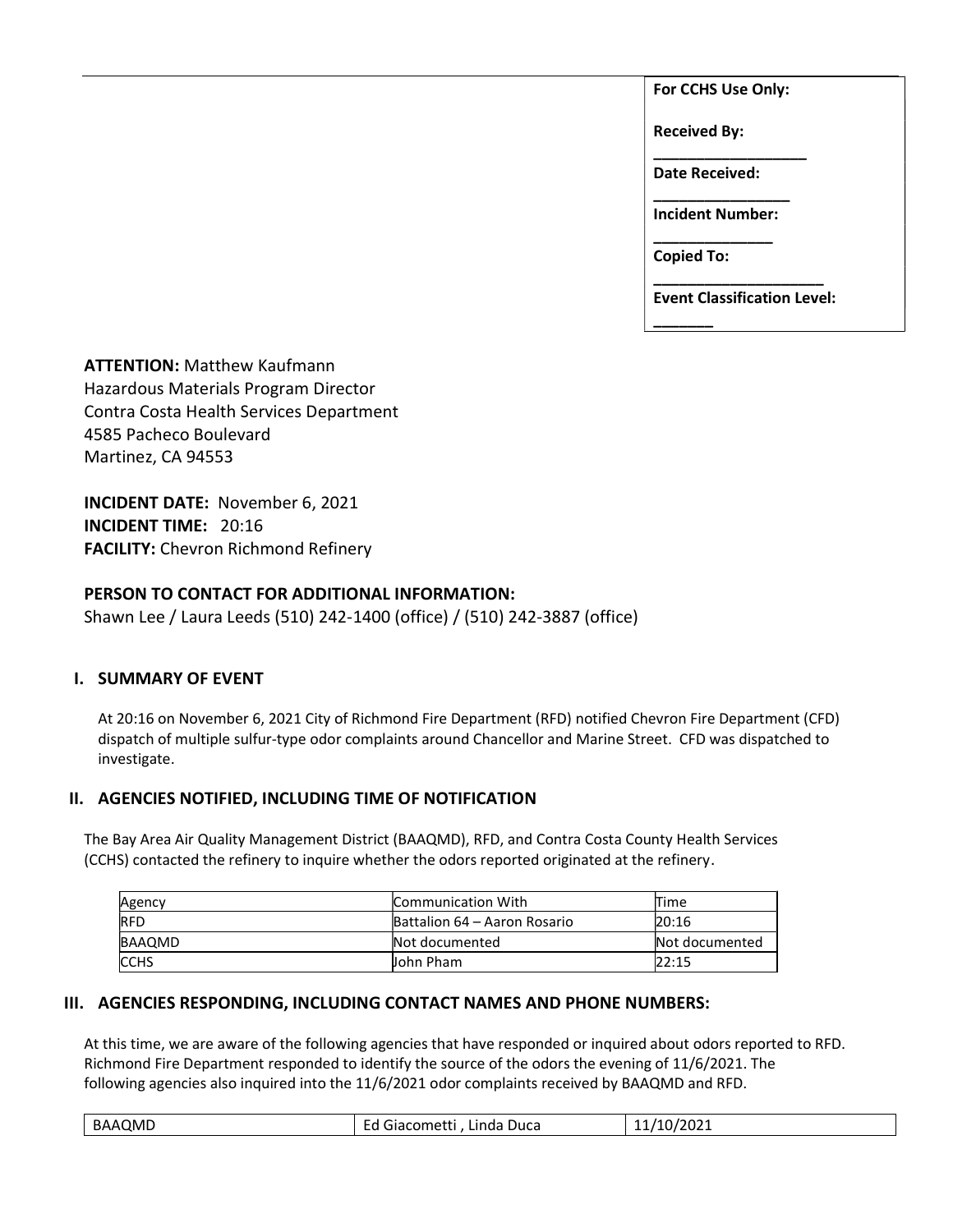| <b>CCHS</b> | Randy Sawyer, Matt Kaufmann,<br>Steve Morioka / Nicole Heath, John<br>Pham | 11/10/2021 / Contact made<br>11/12/2021 |
|-------------|----------------------------------------------------------------------------|-----------------------------------------|
| <b>RFD</b>  | Jim Yoke                                                                   | 11/10/2021                              |
| Cal-OSHA    | Clyde Trombettas                                                           | 11/10/2021                              |

### IV. EMERGENCY RESPONSE ACTION:

CFD investigated the external odor complaints reported to RFD in the area of Chancellor Street in the City of Richmond. Odors were detected by nose from 4th Street and McDonald Ave to 24th Street and Chancellor and were present in portions of the area for approximately 45 minutes. CFD checked internal facility areas including bioreactor and North Yard process units and did not find a source of odors. There were no detectable readings on mobile air quality monitors. CFD contacted RFD by phone to provide information on investigation.

Additional background: Approximately 30 minutes prior to RFD notification to CFD of odor complaints, the Castro Street Ground Level Monitor (GLM) alerted CFD to elevated H2S readings, with a peak of 127 parts per billion (ppb) in a 1 minute average compared to the health standard limit for H2S, which is 10,000 ppb in an 8 hour period. Per refinery policy, CFD immediately responded to the GLM alert by deploying to area to perform air monitoring around the Castro Street GLM. CFD performed air monitoring around the Castro Street GLM for approximately 15 minutes and found that there were no detectable readings on the mobile air quality monitor.

## V. IDENTITY OF MATERIAL RELEASED AND ESTIMATED OR KNOWN QUANTITIES:

The source of the odors reported could not be conclusively determined.

| Time Period           | Average data from 19:45 to 20:45 |
|-----------------------|----------------------------------|
| Wind Speed (mph)      | $7.7$ mph                        |
| <b>Wind Direction</b> | 290 (WNW)                        |
| (degree)              |                                  |
| Temperature (F)       | 57 degrees F                     |

# VI. METEOROLOGICAL CONDITIONS AT TIME OF EVENT:

### VII. DESCRIPTION OF INJURIES:

There were no injuries

### VIII. COMMUNITY IMPACT:

CFD received notification from the RFD of community odor complaints. Air quality monitoring completed by CFD reported below instrument detection limits.

### IX. INCIDENT INVESTIGATION RESULTS:

The summary of response / investigation by refinery personnel on nightshift of 11/6/2021 is provided here:

- All air sampling results were reported below detection limits during two different CFD air monitoring actions; one in response to the Castro Street GLM alert and the second in response to RFD notification of odor complaints.
- No flaring was occurring during this time